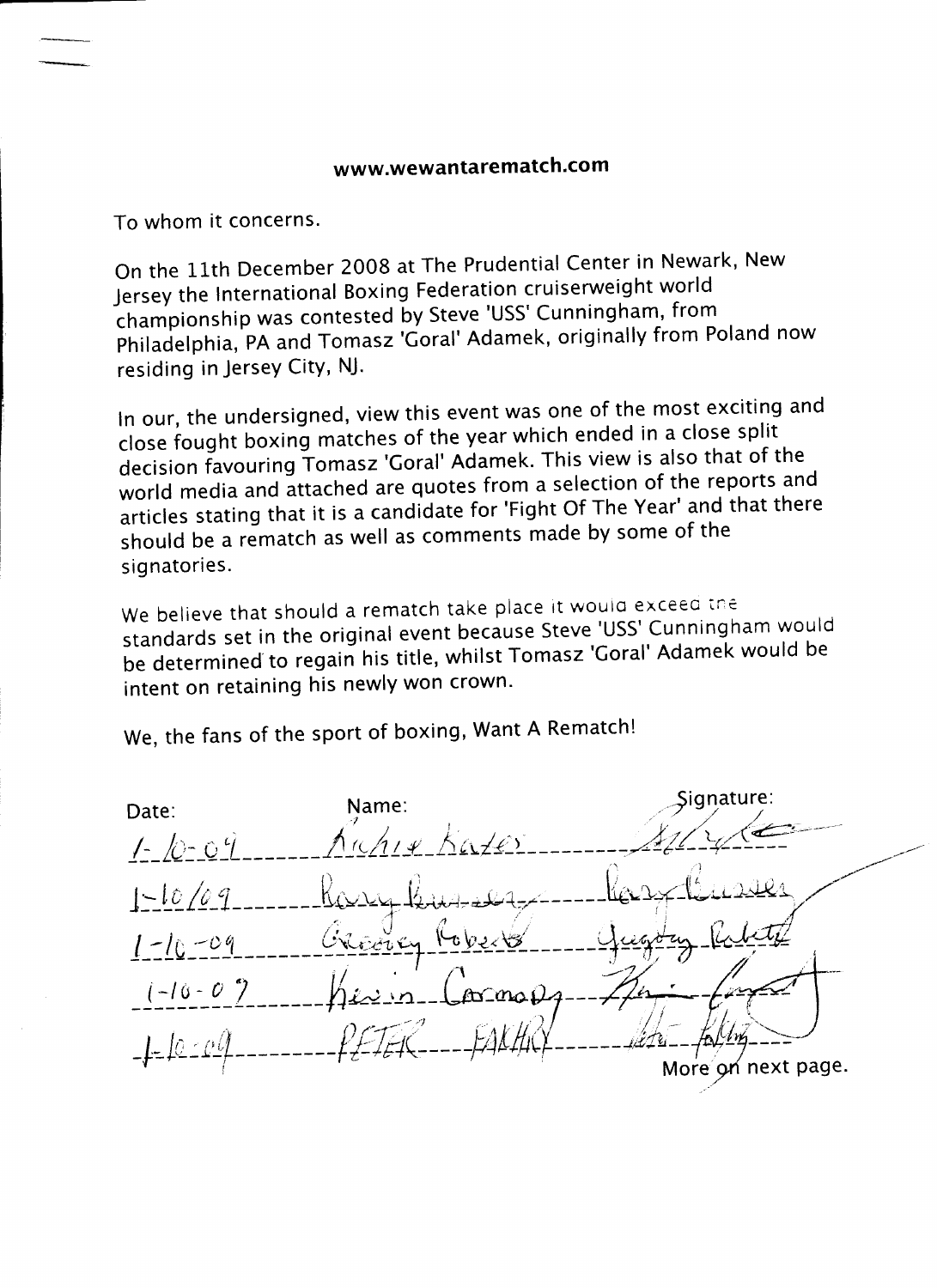'Signature: Date: Name:  $1189$ 110109  $1 - 10 - 0$  $2 - 10 - 69$ the lear k Crui  $1 - 10 - 09$  $i$  -  $i$  -  $i$  -  $i$  -  $i$  -  $i$  -  $i$  -  $i$  $B_{RLOD}$  $2 - 1$  $\mathbb{Z}^{\mathbb{Z}}$  $1 - 10 - 07$ <u> Xyme Dws</u>  $1 - 10 - 09$ Baymond 7 - 2011 - 2011<br>- - - - - - - - - $1 - 10 - c$  9 SHAMM HICKMAN  $1 - 0 - 1$  $\mathcal{M}$  $1 - 10 - 0$ <u>n Mykster</u>  $1 - 10 - C$ A CENTER  $10 - 150$ FATTAT  $1 - 10 - 04$ Anguel Channey Hugnd Lemning More on next page.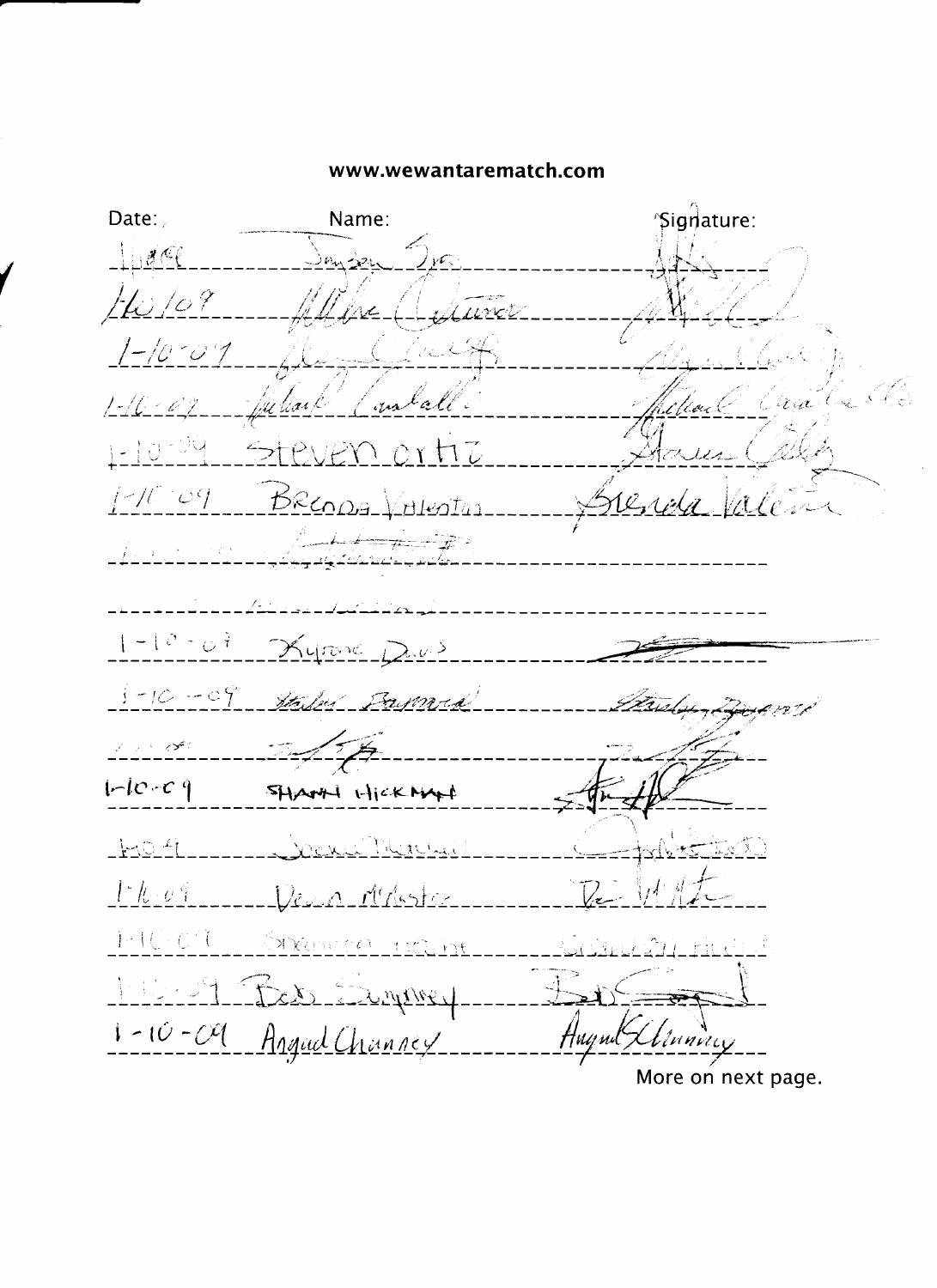Date: Signature: Name:  $\exists$  U  $\heartsuit$  $\overline{v}$  $\overline{v}$  $\overline{\partial}$  $\overline{\mathscr{L}}$ Territ appricac  $\mathscr{A}_\ell$  )  $\in$ Bich  $\mathscr{S}$  $H$ AR/GS Ledel ن اکم بہتا ハカ  $-50<sub>m</sub>$ 11-غۇڭ  $\zeta_{D}$ Sanasson <u> a erre Langotoz</u> . tv netrius. TRACHE STOURIE  $\mathcal{L}$  and  $\mathcal{L}^{<\sim}$ More on next page.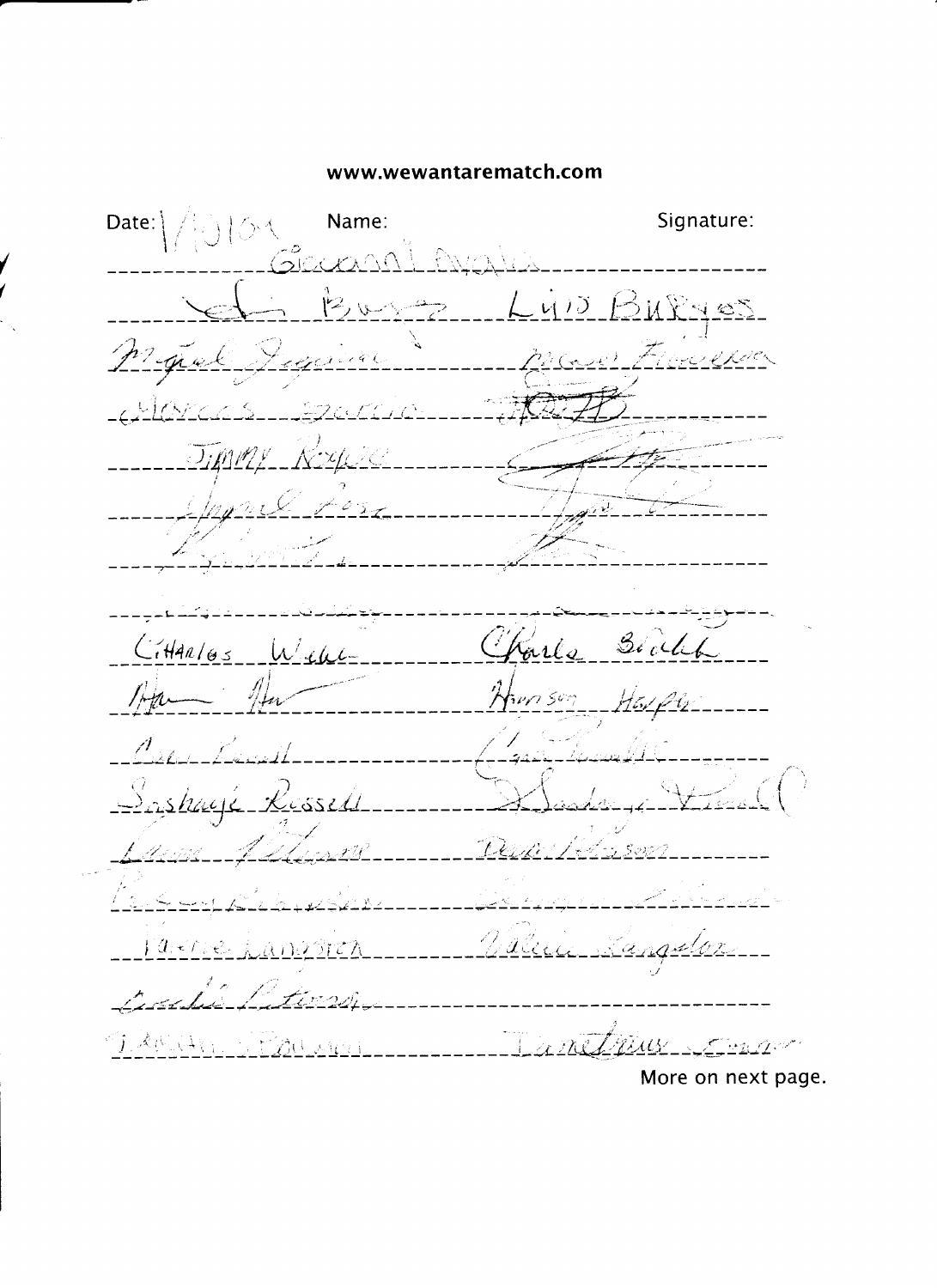Date: Name: Signature:  $t/c/c$  $\frac{1}{2}$  is  $s_{14}$  Ext  $\mathscr{E}_{\mathcal{X}}$ 女女の tekwe  $\ell^2$ ن کی Maurice Horne  $)-04$ George Should  $56 - 00$  $\frac{1}{\sqrt{2}}$ <u>NBriscol</u>  $\sqrt{0}-0.9$  $fQ/\gtrsim$ جافيت  $1 - 10 - 09$ ) جاي ديم  $1 - 10 -$ يعام جريمه Marc Hlen  $\frac{1}{2}$  $\langle \overline{\mathcal{O}} \rangle$  $\mathcal{\mathcal{C}}$  $-$  /  $6$   $OTCLS$  $\bigcirc$  $1 - 10 - 04$ 1D -ぞ\  $\mathbf{F}$ 4195  $h$  exs  $C\mathcal{A}$  $19M$  $\left\lfloor \mu \right\rfloor$  $\rightarrow$  $\mathcal{L}$  $-10 - 04$ 

More on next page.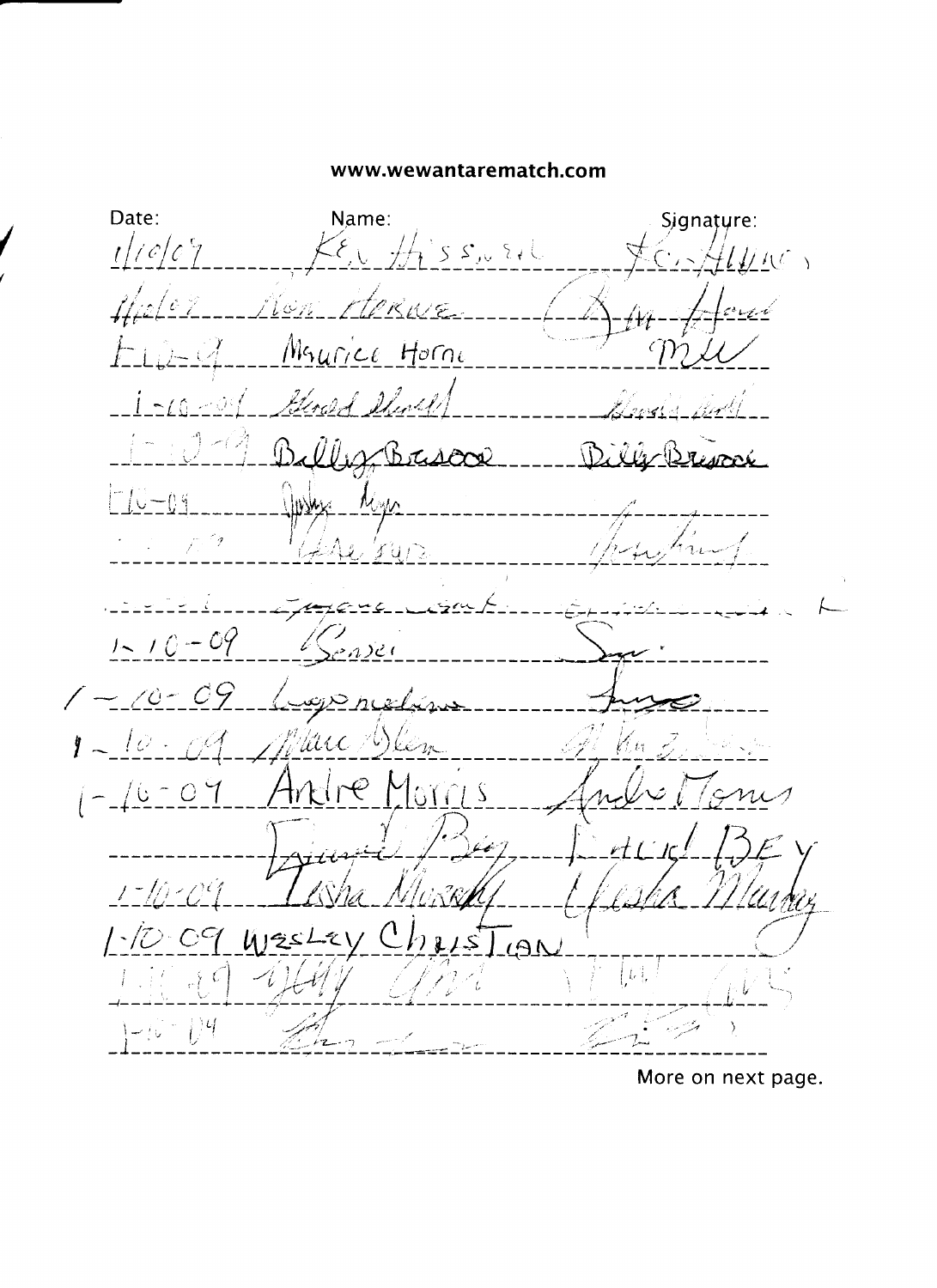Signature: Name: Date:  $\hat{Z}^{\hat{Z}}$ Digim  $\mathcal{A}% _{A}=\mathcal{A}_{A}\!\left( A_{A}\right) ,\qquad \mathcal{A}_{A}\!\left( A_{A}\right) ,\qquad \mathcal{A}_{A}\!\left( A_{A}\right) ,$  $1/1C$  $ch$ set  $\sum$ でががみ  $\dot{A}$  $1/10$ <u>zzytescr</u>e  $2 - 10$  $\bigcirc$ er  $\neg C$  $424$ Ä Versi (  $\frac{1}{2}$  and  $\frac{1}{2}$  $\sim$   $\frac{1}{2}$  $\infty$  $I-U$  $\iota \cup \iota$ Bille J KWOK al croon  $-\sqrt{2}$ ્ર દા hangift Derans  $\mathcal{L}$   $\mathcal{U}$  and j-ff Vic. More on next page.